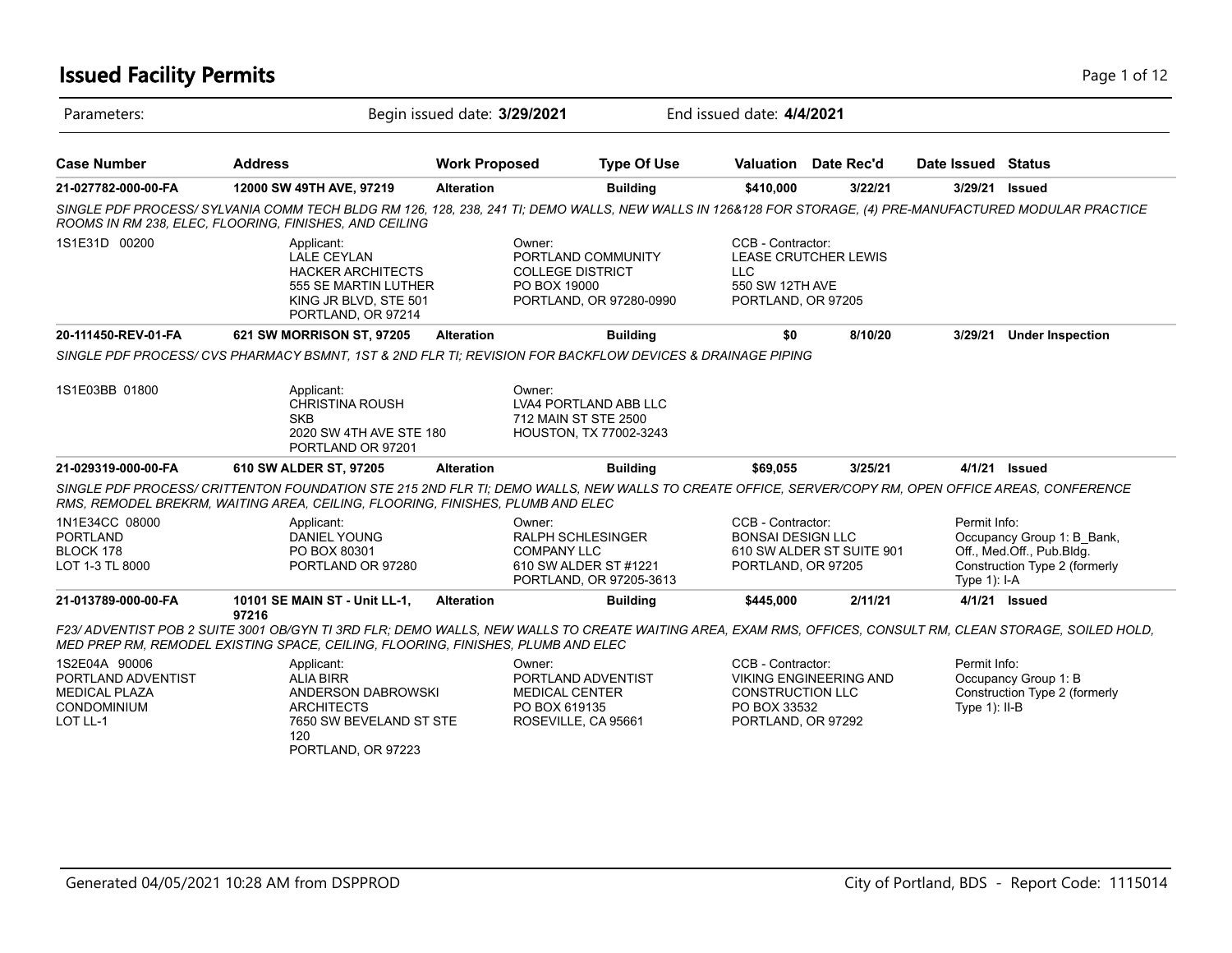## **Issued Facility Permits** Page 2 of 12

| <b>Case Number</b>                                                                                                                                  | <b>Address</b>                                                                                                                                                                                                                          | <b>Work Proposed</b>                 | <b>Type Of Use</b>                                                              | <b>Valuation</b> Date Rec'd                                                                                                                             |                          | Date Issued Status             |                                                                                          |
|-----------------------------------------------------------------------------------------------------------------------------------------------------|-----------------------------------------------------------------------------------------------------------------------------------------------------------------------------------------------------------------------------------------|--------------------------------------|---------------------------------------------------------------------------------|---------------------------------------------------------------------------------------------------------------------------------------------------------|--------------------------|--------------------------------|------------------------------------------------------------------------------------------|
| 20-202287-REV-01-FA                                                                                                                                 | 1300 SW 5TH AVE, 97201                                                                                                                                                                                                                  | <b>Alteration</b>                    | <b>Building</b>                                                                 | \$0                                                                                                                                                     | 3/19/21                  | 3/30/21                        | <b>Issued</b>                                                                            |
|                                                                                                                                                     | F31/LITTLER STE 2050 TI; REVISION TO 20-202287 DFS 01 FOR NEW CALCULATIONS TO MEET CURRENT FIELD CONDITIONS                                                                                                                             |                                      |                                                                                 |                                                                                                                                                         |                          |                                |                                                                                          |
| 1S1E03BC 01800<br><b>PORTLAND</b><br><b>BLOCK 148 TL 1800</b>                                                                                       | Applicant:<br><b>MELINA VACA</b><br>AMERICAN HEATING<br>5035 SE 24TH AVE<br>PORTLAND, OR 97202                                                                                                                                          | Owner:                               | SOF-XI WFP OWNER LLC<br>591 W PUTNAM AVE<br>GREENWICH, CT 06830                 |                                                                                                                                                         |                          |                                |                                                                                          |
| 21-029801-000-00-FA                                                                                                                                 | 421 SW 5TH AVE, 97204                                                                                                                                                                                                                   | <b>Alteration</b>                    | <b>Building</b>                                                                 | \$30,000                                                                                                                                                | 3/26/21                  | 4/1/21                         | Issued                                                                                   |
|                                                                                                                                                     | SINGLE PDF PROCESS/MULTNOMAH COUNTY 1ST FLR MEZZANINE LVL TI; DEMO WALLS, NEW WALLS TO CREATE CONFERENCE RM, WELLNESS RM, OFFICES, TELECOM RM,<br>MECHANICAL RM, BREAKRM, OPEN OFFICE AREA, CEILING, FLOORING, FINISHES, PLUMB AND ELEC |                                      |                                                                                 |                                                                                                                                                         |                          |                                |                                                                                          |
| 1N1E34CC 04100<br><b>PORTLAND</b><br>BLOCK 175<br><b>LOT 3&amp;4</b><br><b>LAND &amp; IMPS SEE</b><br>R566916 (R667717901)<br><b>FOR OTHER IMPS</b> | Applicant:<br><b>MIKE DIBLASI</b><br>MULTNOMAH COUNTY<br>401 N DIXON ST<br>PORTLAND OR 97227                                                                                                                                            | Owner:                               | MULTNOMAH COUNTY<br>401 N DIXON ST<br>PORTLAND, OR 97227-1865                   | CCB - Contractor:<br><b>CENTENNIAL</b><br><b>CONTRACTORS</b><br><b>ENTERPRISES INC</b><br>11111 SUNSET HILLS ROAD<br><b>STE 350</b><br>RESTON, VA 20190 |                          | Permit Info:<br>Type $1$ : I-B | Occupancy Group 1: B<br>Construction Type 2 (formerly                                    |
| 21-027771-000-00-FA                                                                                                                                 | 825 NE MULTNOMAH ST - UNIT<br>1,97232<br>SINGLE PDF PROCESS/ GUILD MORTGAGE 9TH FLR TI; DEMO WALLS, INSTALL NEW DEMISING WALL TO CREATE NEW TENANT SPACE & REDUCE EXISTING TENANT SPACE, NEW                                            | <b>Alteration</b>                    | <b>Building</b>                                                                 | \$56,000                                                                                                                                                | 3/22/21                  | 4/2/21                         | <b>Issued</b>                                                                            |
| 1N1E35BB 90002<br><b>LLOYD CENTER TOWER</b><br>CONDOMINIUM<br>UNIT <sub>1</sub><br><b>DEPT OF REVENUE</b>                                           | WALL TO CREATE COPY RM, CEILING, FLOORING, FINISHES AND ELEC<br>Applicant:<br><b>WHIT MIDDLECOFF</b><br><b>GBD ARCHITECTS</b><br>1120 NW COUCH ST, SUITE<br>300<br>PORTLAND, OR 97209                                                   | Owner:<br><b>PACIFICORP</b><br>#1900 | 825 NE MULTNOMAH ST<br>PORTLAND, OR 97232-2151                                  | CCB - Contractor:<br><b>BNK CONSTRUCTION INC</b><br>45 82ND DR STE 53 B                                                                                 | GLADSTONE, OR 97027-2562 | Permit Info:<br>Type $1$ : I-A | Occupancy Group 1: B Bank,<br>Off., Med.Off., Pub.Bldg.<br>Construction Type 2 (formerly |
| 21-022030-000-00-FA                                                                                                                                 | <b>110 SW YAMHILL ST, 97204</b>                                                                                                                                                                                                         | <b>Alteration</b>                    | <b>Building</b>                                                                 | \$50,000                                                                                                                                                | 3/5/21                   |                                | 4/1/21 <b>Issued</b>                                                                     |
|                                                                                                                                                     | SINGLE PDF PROCESS/LANDLORD WORK BLDG ENTRY TI: REMOVE EXISTING ENTRY DOORS ON NORTH & EAST ELEVATIONS, NEW WALLS TO CREATE INTERIOR VESTIBULE, NEW<br>ENTRY DOOR ON NORTH ELEVATION, CEILING, FLOORING, FINISHES AND ELEC              |                                      |                                                                                 |                                                                                                                                                         |                          |                                |                                                                                          |
| 1S1E03BA 02400<br><b>PORTLAND</b><br>BLOCK 13<br><b>LOT 1-3</b><br>LOT 5-7 EXC PT IN ST                                                             | Applicant:<br><b>JEFF LANDRIE</b><br><b>DLR GROUP</b><br>110 SW YAMHILL ST<br>PORTLAND OR 97204                                                                                                                                         | Owner:                               | <b>B13 INVESTORS LLC</b><br>111 SW COLUMBIA ST #1380<br>PORTLAND, OR 97201-5845 | CCB - Contractor:<br>1705 SW TAYLOR ST SUITE<br>200<br>PORTLAND, OR 97205                                                                               | FORTIS CONSTRUCTION INC  | Permit Info:<br>Type $1$ : I-B | Occupancy Group 1: B Bank,<br>Off., Med.Off., Pub.Bldg.<br>Construction Type 2 (formerly |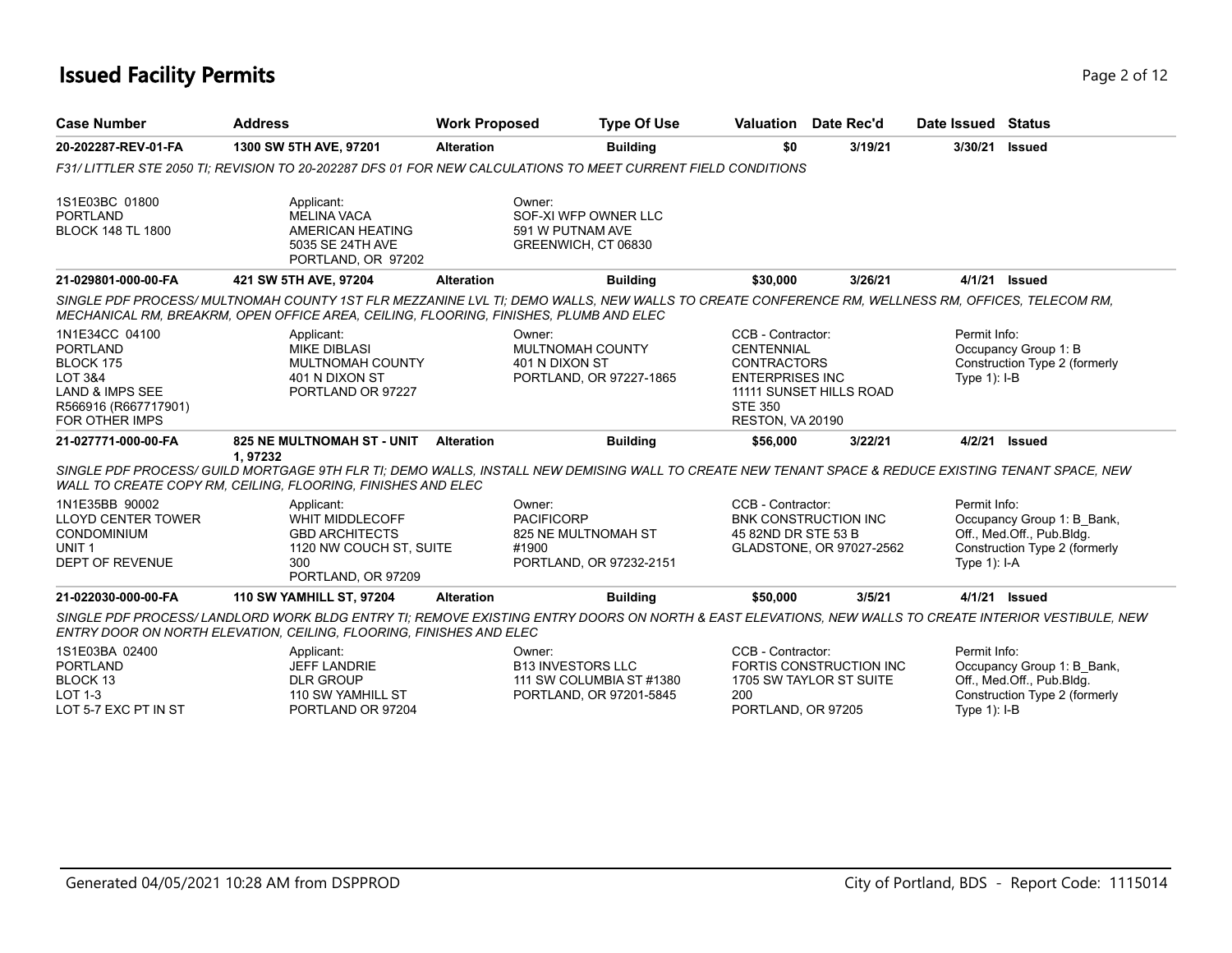## **Issued Facility Permits** Page 1 of 12

| <b>Case Number</b>                                                                            | <b>Address</b>                                                                                                                                                                                                                                                                               | <b>Work Proposed</b> |                                                                                                                                            | <b>Type Of Use</b> |                                                                                                                        | <b>Valuation</b> Date Rec'd   | Date Issued Status              |                                                         |
|-----------------------------------------------------------------------------------------------|----------------------------------------------------------------------------------------------------------------------------------------------------------------------------------------------------------------------------------------------------------------------------------------------|----------------------|--------------------------------------------------------------------------------------------------------------------------------------------|--------------------|------------------------------------------------------------------------------------------------------------------------|-------------------------------|---------------------------------|---------------------------------------------------------|
| 21-013799-000-00-FA                                                                           | 10101 SE MAIN ST - Unit LL-1,<br>97216                                                                                                                                                                                                                                                       | <b>Alteration</b>    |                                                                                                                                            | <b>Building</b>    | \$207,000                                                                                                              | 2/11/21                       | 4/1/21                          | <b>Issued</b>                                           |
|                                                                                               | F21/ADVENTIST POB 2 STE 2011 ARTHRITIS & BONE DENSITY TI 2ND FLR; DEMO WALLS, NEW WALLS TO CREATE CLEAN STORAGE RM, SOILD HOLD, ADD LAYER OF GYPSUM TO<br>EXISTING WALLS IN OFFICES, EXAM RMS, REMODEL EXISTING SPACE, CEILING, FLOORING, FINISHES, PLUMB AND ELEC                           |                      |                                                                                                                                            |                    |                                                                                                                        |                               |                                 |                                                         |
| 1S2E04A 90006<br>PORTLAND ADVENTIST<br><b>MEDICAL PLAZA</b><br><b>CONDOMINIUM</b><br>LOT LL-1 | Applicant:<br><b>ALIA BIRR</b><br>ANDERSON DABROWSKI<br><b>ARCHITECTS</b><br>7650 SW BEVELAND ST STE<br>120<br>PORTLAND, OR 97223                                                                                                                                                            |                      | Owner:<br>PORTLAND ADVENTIST<br><b>MEDICAL CENTER</b><br>PO BOX 619135<br>ROSEVILLE, CA 95661                                              |                    | CCB - Contractor:<br><b>CONSTRUCTION LLC</b><br>PO BOX 33532<br>PORTLAND, OR 97292                                     | <b>VIKING ENGINEERING AND</b> | Permit Info:<br>Type $1$ : II-B | Occupancy Group 1: B<br>Construction Type 2 (formerly   |
| 21-030223-000-00-FA                                                                           | 5228 NE HOYT ST, 97213                                                                                                                                                                                                                                                                       | <b>Alteration</b>    |                                                                                                                                            | <b>Electrical</b>  | \$0                                                                                                                    | 3/29/21                       | 3/29/21                         | <b>Under Inspection</b>                                 |
|                                                                                               | power - PPMC PSYCHIATRY CLINIC EAST 3RD FLR TI; REMODEL TMS RM 321, NEW DOOR, CEILING, FLOORING, FINISHES, PLUMB AND ELEC                                                                                                                                                                    |                      |                                                                                                                                            |                    |                                                                                                                        |                               |                                 |                                                         |
| 1N2E31AC 06200<br><b>CENTER ADD ANX</b><br>BLOCK <sub>2</sub><br>LOT <sub>2</sub>             | Applicant:<br>TICE ELECTRIC COMPANY<br>5405 N Lagoon Ave.<br>PORTLAND OR 97217-7637                                                                                                                                                                                                          |                      | Owner:<br>PROVIDENCE HEALTH &<br>SERVICES-OREGON<br>4400 NE HALSEY ST BLDG 2<br>#190<br>PORTLAND, OR 97213-1545                            |                    |                                                                                                                        |                               | Permit Info:                    | Occupancy Group 1: B Bank,<br>Off., Med.Off., Pub.Bldg. |
| 21-032631-000-00-FA                                                                           | 3600 N INTERSTATE AVE, 97227 Alteration                                                                                                                                                                                                                                                      |                      |                                                                                                                                            | <b>Electrical</b>  | \$0                                                                                                                    | 4/2/21                        |                                 | 4/2/21 Under Inspection                                 |
|                                                                                               | nurse call - KAISER CIN PERITONEAL DIALYSIS LOWER LEVEL TI; CREATE RECEIVING AREA, OFFICES, LOCKER RM, BATHRMS, SUPPLY/STORAGE RM, TRAINING RMS, MED PREP RM,<br>NOURISHMENT ALCOVE, TREATMENT RMS, PT WAITING AREA, GROUP CONSULT RM, ATRIUM MARKET AREA, REFRESHMENT ALCOVE, CEILING, ELEC |                      |                                                                                                                                            |                    |                                                                                                                        |                               |                                 |                                                         |
| 1N1E22CC 13200<br><b>MULTNOMAH</b><br>BLOCK 31<br>LOT 1-16 TL 13200                           | Applicant:<br><b>OEG INC</b><br>1709 SE 3RD AVE.<br>PORTLAND OR 97214-4547                                                                                                                                                                                                                   |                      | Owner:<br><b>KAISER FOUNDATION</b><br><b>HEALTH PLAN OF THE</b><br><b>NORTHWEST</b><br>500 NE MULTNOMAH ST #100<br>PORTLAND, OR 97232-2031 |                    | CCB - Contractor:<br><b>LAUREL SEMPREVIVO-</b><br><b>GONZALEZ</b><br>OEG INC<br>3200 NW YEON AVE<br>PORTLAND, OR 97210 |                               | Permit Info:<br>Type $1$ : I-A  | Occupancy Group 1: B<br>Construction Type 2 (formerly   |
| 20-214406-000-00-FA                                                                           | 1900 SW 4TH AVE - UNIT 2,<br>97201                                                                                                                                                                                                                                                           | <b>Alteration</b>    |                                                                                                                                            | <b>Electrical</b>  | \$0                                                                                                                    | 11/13/20                      | 4/2/21                          | Issued                                                  |
|                                                                                               | power - PSU FAB LEVEL 2 TI; DEMO WALLS, NEW WALLS TO CREATE BATHRMS, NEW DOOR, PASS THROUGH FOR OIT DEPT, CEILING, FLOORING, FINISHES, PLUMB AND ELEC                                                                                                                                        |                      |                                                                                                                                            |                    |                                                                                                                        |                               |                                 |                                                         |
| 1S1E03CB 90001<br><b>URBAN CENTER</b><br><b>CONDOMINIUM</b><br>LOT <sub>2</sub>               | Applicant:<br>MCKINSTRY CO LLC<br>16790 NE MASON ST STE<br>100                                                                                                                                                                                                                               |                      | Owner:<br><b>OREGON STATE HIGHER</b><br>EDUCATION ON BEHALF OF<br><b>PSU</b>                                                               |                    | CCB - Contractor:<br>MCKINSTRY CO LLC<br>5005 3RD AVE S<br>SEATTLE, WA 98134                                           |                               | Permit Info:<br>Type $1$ : I-A  | Occupancy Group 1: B<br>Construction Type 2 (formerly   |

PO BOX 751 CPO

PORTLAND, OR 97207-0751

PORTLAND OR 97230-7398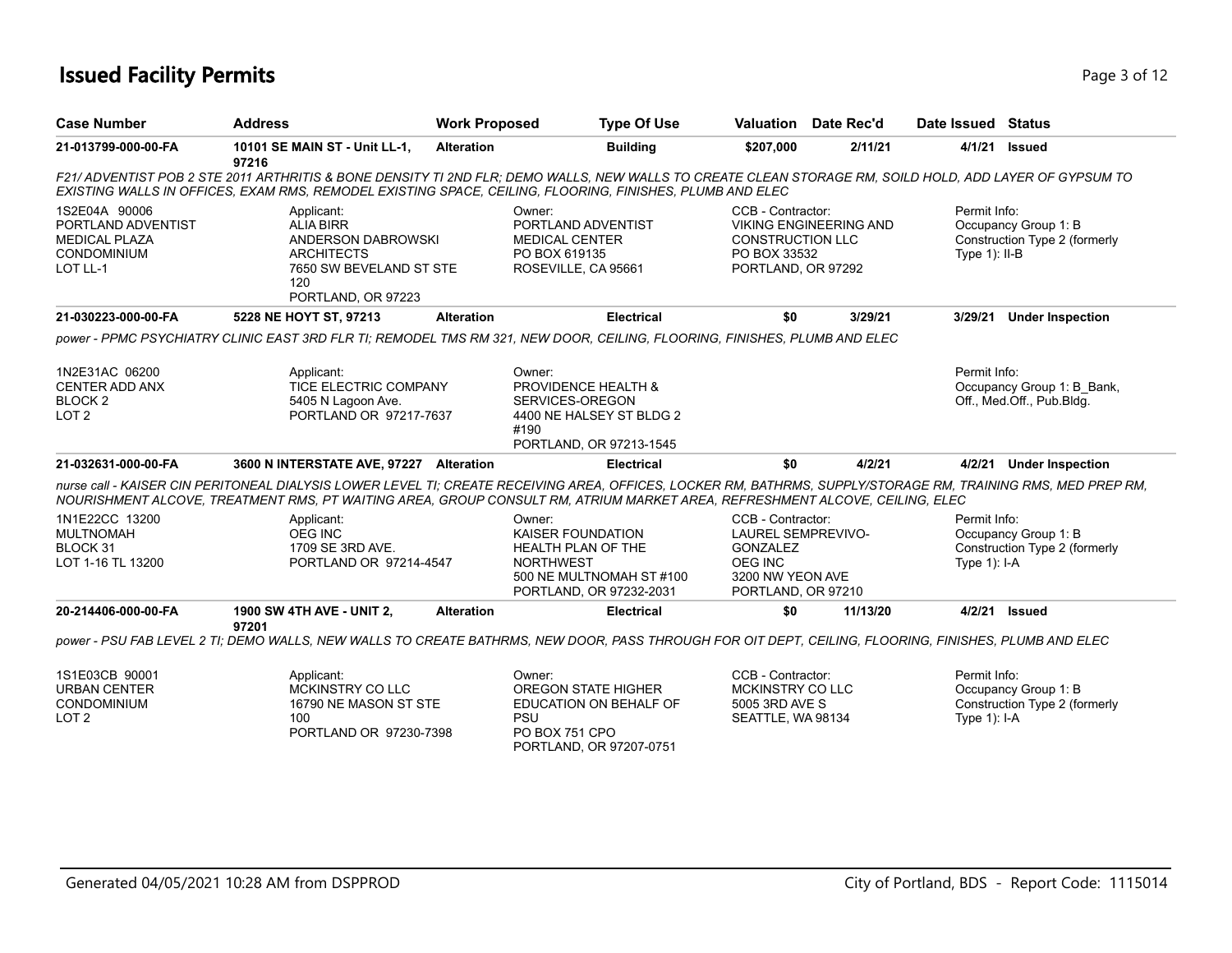## **Issued Facility Permits** Page 4 of 12

| <b>Case Number</b>                                                                                                     | <b>Address</b>                                                                                                                                            | <b>Work Proposed</b> | <b>Type Of Use</b>                                                                                                  |                                                                                       | <b>Valuation</b> Date Rec'd                     | Date Issued Status                |                                                                                          |
|------------------------------------------------------------------------------------------------------------------------|-----------------------------------------------------------------------------------------------------------------------------------------------------------|----------------------|---------------------------------------------------------------------------------------------------------------------|---------------------------------------------------------------------------------------|-------------------------------------------------|-----------------------------------|------------------------------------------------------------------------------------------|
| 20-100724-000-00-FA                                                                                                    | 2010 N INTERSTATE AVE, 97227 Alteration                                                                                                                   |                      | <b>Electrical</b>                                                                                                   | \$0                                                                                   | 1/3/20                                          | 4/1/21 Final                      |                                                                                          |
|                                                                                                                        | power - LANDLORD WORK 1ST FL: NEW WALLS FOR OFFICE, CEILING, FINISHES AND ELEC                                                                            |                      |                                                                                                                     |                                                                                       |                                                 |                                   |                                                                                          |
| 1N1E27CA 08700<br><b>ALBINA</b><br>BLOCK 93<br>LOT 1-7 TL 8700                                                         | Applicant:<br>CITY OF PORTLAND WATER<br><b>BUREAU</b><br>1120 SW 5TH AVE<br>PORTLAND, OR 97204<br>Applicant:                                              |                      | Owner:<br>PORTLAND CITY OF<br>1120 SW 5TH AVE #405<br>PORTLAND, OR 97204-1912                                       |                                                                                       |                                                 | Permit Info:<br>Type $1$ ): III-B | Occupancy Group 1: B Bank,<br>Off., Med.Off., Pub.Bldg.<br>Construction Type 2 (formerly |
|                                                                                                                        | <b>MARIO G GUTIERREZ</b>                                                                                                                                  |                      |                                                                                                                     |                                                                                       |                                                 |                                   |                                                                                          |
| 21-007071-000-00-FA                                                                                                    | 555 SE M L KING BLVD, 97214                                                                                                                               | <b>Alteration</b>    | <b>Electrical</b>                                                                                                   | \$0                                                                                   | 1/25/21                                         |                                   | 3/30/21 Issued                                                                           |
|                                                                                                                        | pwr - LANDLORD WK, STE 505 TI; CREATE OPEN OFFICE, KITCHEN, CONFERENCE RM, ENTRY, FLOORING, FINISHES, ELEC - FUTURE PERMIT FOR NEW TENANT MAY BE REQUIRED |                      |                                                                                                                     |                                                                                       |                                                 |                                   |                                                                                          |
| 1S1E03AA 00200<br><b>EAST PORTLAND</b><br>BLOCK 82<br>E 10' OF LOT 1&2<br>LOT 5 EXC PT IN STS, LOT<br>6-8 EXC PT IN ST | Applicant:<br>SUNLIGHT ELECTRIC INC<br><b>VANCOUVER</b><br>WA 98661<br><b>USA</b>                                                                         |                      | Owner:<br>PMC BUILDING LLC<br>75 SE YAMHILL ST #201<br>PORTLAND, OR 97214                                           | CCB - Contractor:<br>VANCOUVER, WA 98661                                              | SUNLIGHT ELECTRIC INC<br>2804 NE 65TH AVE STE D |                                   |                                                                                          |
| 21-031647-000-00-FA                                                                                                    | 4400 NE HALSEY ST - Bldg D                                                                                                                                | <b>Alteration</b>    | <b>Electrical</b>                                                                                                   | \$0                                                                                   | 3/31/21                                         |                                   | 3/31/21 Issued                                                                           |
| CEILING, FLOORING, FINISHES, PLUMB AND ELEC                                                                            | power - POP 1 SUITE 205 2ND FLR TI; DEMO WALLS, NEW WALLS TO CREATE IDF RM, OFFICES, OPEN OFFICE AREA, REMODEL BREAKRM, EXISTING OFFICES & CONFERENCE RM, |                      |                                                                                                                     |                                                                                       |                                                 |                                   |                                                                                          |
| 1N2E31BB 03401                                                                                                         | Applicant:<br><b>TICE ELECTRIC COMPANY</b><br>5405 N Lagoon Ave.<br>PORTLAND OR 97217-7637                                                                |                      | Owner:<br>PROVIDENCE HEALTH &<br>SERVICES-OREGON<br>800 5TH AVE #1200<br>SEATTLE, WA 98104                          |                                                                                       |                                                 | Permit Info:<br>Type $1$ : I-FR   | Occupancy Group 1: B<br>Construction Type 2 (formerly                                    |
| 21-031940-000-00-FA                                                                                                    | 111 SW 5TH AVE, 97204                                                                                                                                     | <b>Alteration</b>    | <b>Electrical</b>                                                                                                   | \$0                                                                                   | 4/1/21                                          | 4/1/21                            | <b>Issued</b>                                                                            |
|                                                                                                                        | CCTV Upgrade for USBT-Tower-Plaza Security Enhancements                                                                                                   |                      |                                                                                                                     |                                                                                       |                                                 |                                   |                                                                                          |
| 1N1E34CD 80000<br>ONE ELEVEN TOWER<br><b>CONDOMINIUM</b><br><b>GENERAL COMMON</b><br><b>ELEMENTS</b>                   | Applicant:<br>DYNALECTRIC COMPANY<br>2225 NW 20th Ave.<br>PORTLAND OR 97209                                                                               |                      | Owner:<br>ASSOCIATION OF UNIT<br>OWNERS OF ONE ELEVEN<br><b>TOWER CONDO</b><br>111 SW 5TH AVE<br>PORTLAND, OR 97204 | CCB - Contractor:<br><b>CELINE WILLIAMS</b><br>2225 NW 20TH AVE<br>PORTLAND, OR 97209 | DYNALECTRIC COMPANY                             |                                   |                                                                                          |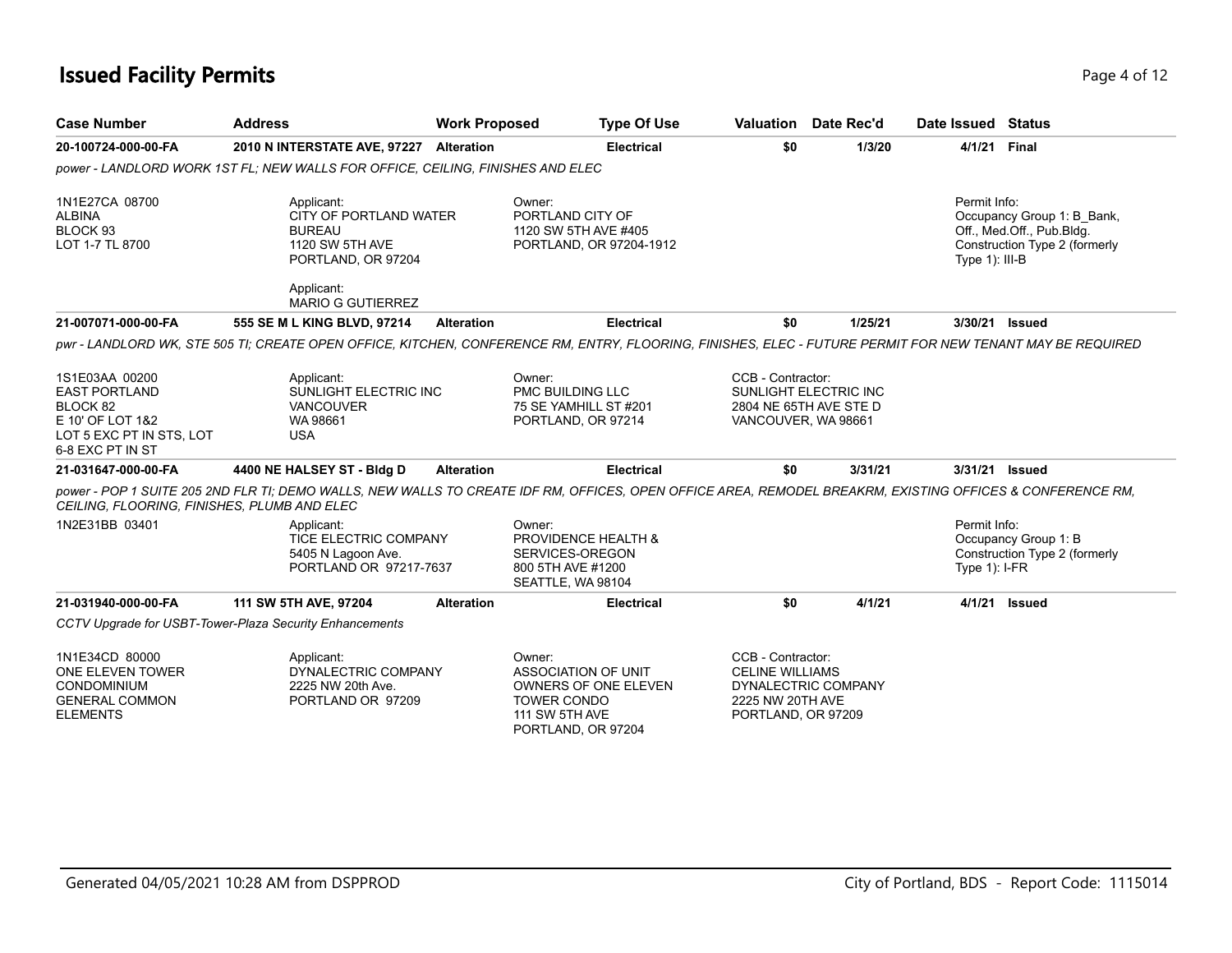## **Issued Facility Permits** Page 1 2 and 2 and 2 and 2 and 2 and 2 and 2 and 2 and 2 and 2 and 2 and 2 and 2 and 2 and 2 and 2 and 2 and 2 and 2 and 2 and 2 and 2 and 2 and 2 and 2 and 2 and 2 and 2 and 2 and 2 and 2 and 2 a

| <b>Case Number</b>                                                                                                                 | <b>Address</b>                                                                                                                                                                                                                                                                                                                                                                                     | <b>Work Proposed</b> | <b>Type Of Use</b>                                                                                        |                                                                                       | <b>Valuation</b> Date Rec'd | Date Issued Status             |                                                                                          |
|------------------------------------------------------------------------------------------------------------------------------------|----------------------------------------------------------------------------------------------------------------------------------------------------------------------------------------------------------------------------------------------------------------------------------------------------------------------------------------------------------------------------------------------------|----------------------|-----------------------------------------------------------------------------------------------------------|---------------------------------------------------------------------------------------|-----------------------------|--------------------------------|------------------------------------------------------------------------------------------|
| 21-030391-000-00-FA                                                                                                                | 3222 SW RESEARCH DR - Unit<br>RJH. 97239                                                                                                                                                                                                                                                                                                                                                           | <b>Alteration</b>    | <b>Electrical</b>                                                                                         | \$0                                                                                   | 3/29/21                     | 3/29/21                        | <b>Issued</b>                                                                            |
|                                                                                                                                    | power-OHSU (RJH)3rd fl Rm 3440 Add new 50A/208v receptacle                                                                                                                                                                                                                                                                                                                                         |                      |                                                                                                           |                                                                                       |                             |                                |                                                                                          |
| 1S1E09 00600                                                                                                                       | Applicant:<br>DYNALECTRIC COMPANY<br>2225 NW 20th Ave.<br>PORTLAND OR 97209                                                                                                                                                                                                                                                                                                                        |                      | Owner:<br>OREGON STATE OF<br>(MEDICAL DEPT<br>3181 SW SAM JACKSON<br><b>PARK RD</b><br>PORTLAND, OR 97239 | CCB - Contractor:<br><b>CELINE WILLIAMS</b><br>2225 NW 20TH AVE<br>PORTLAND, OR 97209 | DYNALECTRIC COMPANY         | Permit Info:<br>Type $1$ : I-B | Occupancy Group 1: B<br>Construction Type 2 (formerly                                    |
| 21-030238-000-00-FA                                                                                                                | 100 SW MAIN ST, 97204                                                                                                                                                                                                                                                                                                                                                                              | <b>Alteration</b>    | <b>Electrical</b>                                                                                         | \$0                                                                                   | 3/29/21                     | 3/29/21 Issued                 |                                                                                          |
| FLOORING, FINISHES, PLUMB AND ELEC<br>1S1E03BD 00600<br><b>PORTLAND</b><br>BLOCK 10<br>LOT 1 EXC PT IN STS<br>LOT 2-8 EXC PT IN ST | audio video - VBA 2ND & 3RD FL TI; DEMO WALLS, NEW WALLS TO CREATE 2ND FLR - OFFICES, OPEN OFFICES, CONFERENCE RMS, BREAK RM, STORAGE, MAIL RM, PUBLICATIONS &<br>REPRODUCTION, REST RM, HEALTH RM; 3RD FLR-OFFICES, OPEN OFFICES, CONFERENCE RMS, BREAK RM, STORAGE, REST RM, HEALTH RM, IDF, COMPUTER RM; CEILING,<br>Applicant:<br><b>OEG INC</b><br>1709 SE 3RD AVE.<br>PORTLAND OR 97214-4547 |                      | Owner:<br>AAT OREGON OFFICE I LLC<br>3420 CARMEL MOUNTAIN RD<br>#100<br>SAN DIEGO, CA 92121               |                                                                                       |                             | Permit Info:<br>Type $1$ : I-B | Occupancy Group 1: B_Bank,<br>Off., Med.Off., Pub.Bldg.<br>Construction Type 2 (formerly |
| 21-030647-000-00-FA                                                                                                                | 1211 SW 5TH AVE, 97204                                                                                                                                                                                                                                                                                                                                                                             | <b>Alteration</b>    | <b>Electrical</b>                                                                                         | \$0                                                                                   | 3/30/21                     | 3/30/21 Issued                 |                                                                                          |
| 1S1E03BC 00900<br><b>PORTLAND</b><br>BLOCK 167<br>LOT 1-8                                                                          | power - TECHNOLUTIONS 26TH FLR TI; DEMO & REPLACE CEILING IN TEAM ROOM 142, INSTALL NEW ACOUSTICAL WALL PANELS IN CALL RMS, CEILING, FINISHES AND ELEC<br>Applicant:<br><b>COCHRAN INC</b><br>7550 SW TECH CENTER DR<br><b>STE 220</b><br>TIGARD OR 97223-8061                                                                                                                                     |                      | Owner:<br>TR PACWEST LLC<br>120 N LASALLE ST #2900<br>CHICAGO, IL 60602                                   |                                                                                       |                             | Permit Info:<br>Type $1$ : I-A | Occupancy Group 1: B_Bank,<br>Off., Med.Off., Pub.Bldg.<br>Construction Type 2 (formerly |
| 21-030166-000-00-FA                                                                                                                | 819 SW 6TH AVE, 97204                                                                                                                                                                                                                                                                                                                                                                              | <b>Alteration</b>    | <b>Electrical</b>                                                                                         | \$0                                                                                   | 3/29/21                     | 3/29/21 Issued                 |                                                                                          |
|                                                                                                                                    | Replace (2) 30 HP VFD's and (1) 60 HP VFD like for like. PR# AHUrebuild2021                                                                                                                                                                                                                                                                                                                        |                      |                                                                                                           |                                                                                       |                             |                                |                                                                                          |
| 1S1E03BB 02100<br><b>PORTLAND</b><br>BLOCK 180<br>LOT 1&2                                                                          | Applicant:<br>MCKINSTRY CO LLC<br>16790 NE MASON ST STE<br>100<br>PORTLAND OR 97230-7398                                                                                                                                                                                                                                                                                                           |                      | Owner:<br>DEKA USA PROPERTY FOUR<br>LP<br>920 SW 6TH AVE #375<br>PORTLAND, OR 97204                       |                                                                                       |                             |                                |                                                                                          |
| 21-031638-000-00-FA                                                                                                                | 1300 SW 5TH AVE, 97201                                                                                                                                                                                                                                                                                                                                                                             | <b>Alteration</b>    | <b>Electrical</b>                                                                                         | \$0                                                                                   | 3/31/21                     | 3/31/21                        | <b>Issued</b>                                                                            |
|                                                                                                                                    | Sheer ID STE 2100-data-Install wiring, card readers & maglocks for (2) doors                                                                                                                                                                                                                                                                                                                       |                      |                                                                                                           |                                                                                       |                             |                                |                                                                                          |
| 1S1E03BC 01800<br><b>PORTLAND</b><br><b>BLOCK 148 TL 1800</b>                                                                      | Applicant:<br><b>COCHRAN INC</b><br>7550 SW TECH CENTER DR<br><b>STE 220</b><br>TIGARD OR 97223-8061                                                                                                                                                                                                                                                                                               |                      | Owner:<br>SOF-XI WFP OWNER LLC<br>591 W PUTNAM AVE<br>GREENWICH, CT 06830                                 | CCB - Contractor:<br><b>COCHRAN INC</b><br>PO BOX 33524                               | SEATTLE, WA 98133-0524      |                                |                                                                                          |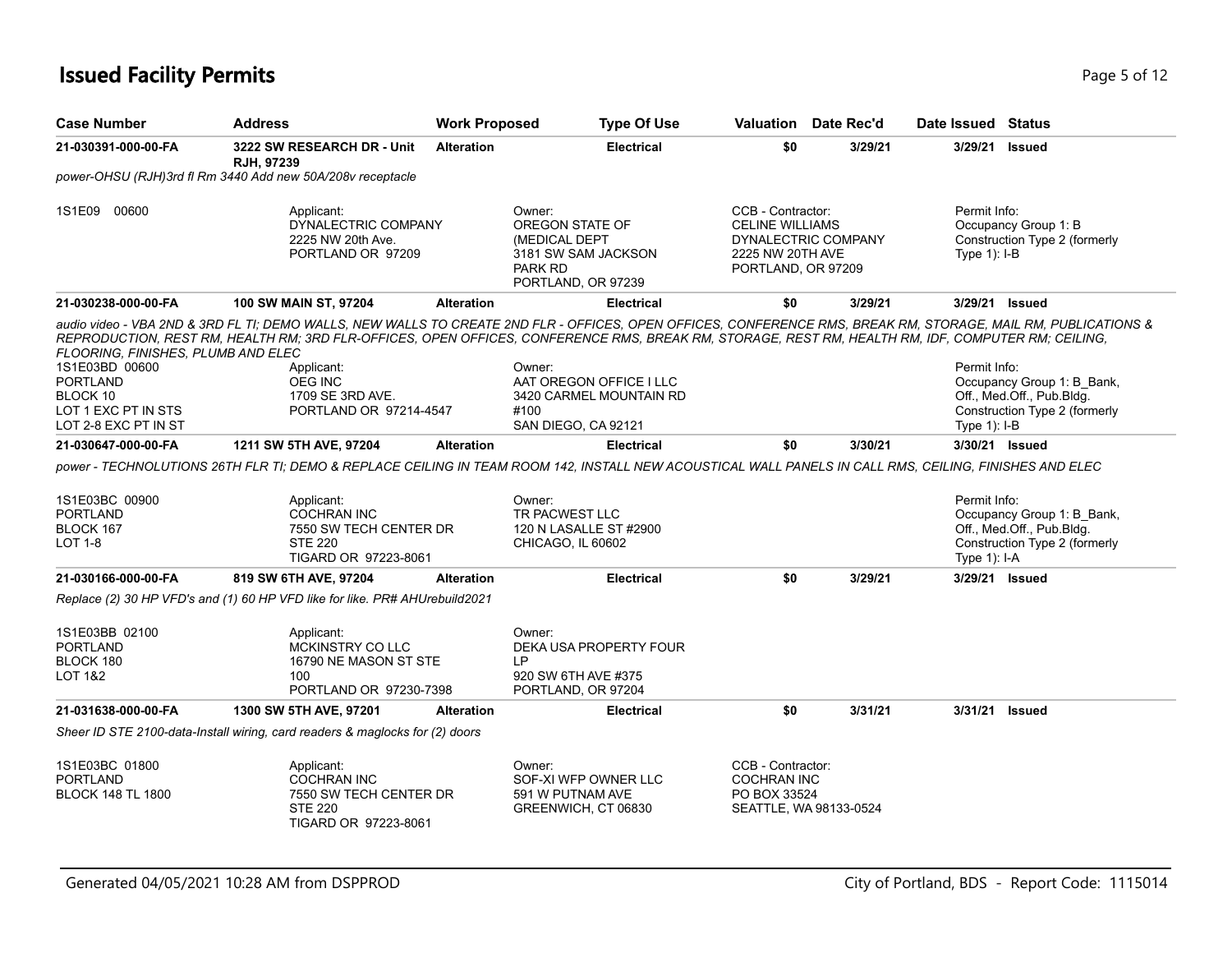## **Issued Facility Permits** Page 6 of 12

| <b>Case Number</b>                                                                                   | <b>Address</b>                                                                                                                                               | <b>Work Proposed</b> |                                                                                                           | <b>Type Of Use</b>                                                          |                                                                                                        | <b>Valuation</b> Date Rec'd                        | Date Issued Status             |                                                                                          |
|------------------------------------------------------------------------------------------------------|--------------------------------------------------------------------------------------------------------------------------------------------------------------|----------------------|-----------------------------------------------------------------------------------------------------------|-----------------------------------------------------------------------------|--------------------------------------------------------------------------------------------------------|----------------------------------------------------|--------------------------------|------------------------------------------------------------------------------------------|
| 21-029051-000-00-FA                                                                                  | 111 SW 5TH AVE, 97204                                                                                                                                        | <b>Alteration</b>    |                                                                                                           | <b>Electrical</b>                                                           | \$0                                                                                                    | 3/24/21                                            | 4/2/21                         | <b>Issued</b>                                                                            |
|                                                                                                      | power-NEW RELIC HVAC 28TH & 29TH FLRS: INSTALL 2 SPLIT AC UNITS - 28TH FLR INSTALL 4-TON UNIT FOR MDF & 29TH FLR INSTALL 2-TON UNIT FOR IDF. PIPING AND ELEC |                      |                                                                                                           |                                                                             |                                                                                                        |                                                    |                                |                                                                                          |
| 1N1E34CD 80000<br>ONE ELEVEN TOWER<br><b>CONDOMINIUM</b><br><b>GENERAL COMMON</b><br><b>ELEMENTS</b> | Applicant:<br>STONER ELECTRIC INC<br>1904 SE OCHOCO ST.<br>MILWAUKIE OR 97222-7315                                                                           |                      | Owner:<br><b>ASSOCIATION OF UNIT</b><br><b>TOWER CONDO</b><br><b>111 SW 5TH AVE</b><br>PORTLAND, OR 97204 | OWNERS OF ONE ELEVEN                                                        | CCB - Contractor:<br><b>MARK SCOTT</b><br>STONER ELECTRIC INC<br>1904 SE OCHOCO<br>MILWAUKIE, OR 97222 |                                                    |                                |                                                                                          |
| 21-012750-000-00-FA                                                                                  | <b>1000 SW BROADWAY, 97205</b>                                                                                                                               | <b>Alteration</b>    |                                                                                                           | <b>Electrical</b>                                                           | \$0                                                                                                    | 2/9/21                                             | 4/1/21 Final                   |                                                                                          |
|                                                                                                      | power-NOVILLUS, STE 1600 TI; NEW TENANT - DEMO DOORS AND CASEWORK, NEW DOORS, PLUMB, ELEC, CEILING, FLOORING, AND FINISHES                                   |                      |                                                                                                           |                                                                             |                                                                                                        |                                                    |                                |                                                                                          |
| 1S1E03BB 02400<br>PORTLAND<br>BLOCK 182<br><b>LOT 5-8</b>                                            | Applicant:<br>CAPITOL ELECTRIC CO INC<br>11401 NE MARX ST.<br>PORTLAND OR 97220-1041                                                                         |                      | Owner:<br><b>BUILDING LP</b>                                                                              | ONE THOUSAND BROADWAY<br>1000 SW BROADWAY #1770<br>PORTLAND, OR 97205-3069  | CCB - Contractor:<br>11401 NE MARX ST                                                                  | CAPITOL ELECTRIC CO INC<br>PORTLAND, OR 97220-1041 | Permit Info:<br>Type 1): I-A   | Occupancy Group 1: B_Bank,<br>Off., Med.Off., Pub.Bldg.<br>Construction Type 2 (formerly |
| 21-032132-000-00-FA                                                                                  | 121 SW MORRISON ST, 97204                                                                                                                                    | <b>Alteration</b>    |                                                                                                           | <b>Electrical</b>                                                           | \$0                                                                                                    | 4/1/21                                             |                                | 4/1/21 Issued                                                                            |
| 64770: Angeli Law Offices - low voltage and data cabiling                                            |                                                                                                                                                              |                      |                                                                                                           |                                                                             |                                                                                                        |                                                    |                                |                                                                                          |
| 1S1E03BA 02700<br><b>PORTLAND</b><br><b>BLOCK 15</b><br><b>LOT 1-4</b><br>LOT 7&8 EXC W 75'          | Applicant:<br><b>CHRISTENSON ELECTRIC</b><br><b>INC</b><br>17201 NE SACRAMENTO ST<br>PORTLAND OR 97230-5941                                                  |                      | Owner:<br>PORTLAND INC                                                                                    | TERRACE TOWER U S A -<br>121 SW MORRISON ST #250<br>PORTLAND, OR 97204-3179 |                                                                                                        |                                                    | Permit Info:<br>Type $1$ : I-A | Occupancy Group 1: B_Bank,<br>Off., Med.Off., Pub.Bldg.<br>Construction Type 2 (formerly |
| 21-030948-000-00-FA                                                                                  | 7000 NE AIRPORT WAY, 97218                                                                                                                                   | <b>Alteration</b>    |                                                                                                           | <b>Fire Alarms</b>                                                          | \$17,316                                                                                               | 3/30/21                                            |                                | 3/30/21 Issued                                                                           |
|                                                                                                      | UPGRADING FIRE ALARM WITH REMODEL CONSTRUCTION.                                                                                                              |                      |                                                                                                           |                                                                             |                                                                                                        |                                                    |                                |                                                                                          |
| 1N2E08B 00400<br>SECTION 08 1N 2E<br>TL 400 7.39 ACRES<br>SEE SUB ACCOUNTS                           | Applicant:<br><b>CJ VOLESKY</b><br><b>CONVERGINT</b><br><b>TECHNOLOGIES</b><br>7678 SW MOHAWK ST BLDG<br>K.<br>TUALATIN OR 97062                             |                      | Owner:<br>PORT OF PORTLAND<br>PO BOX 3529                                                                 | PORTLAND, OR 97208-3529                                                     |                                                                                                        |                                                    | Permit Info:<br>Type $1$ : I-A | Occupancy Group 1: A-3<br>Construction Type 2 (formerly                                  |
| 20-227627-000-00-FA                                                                                  | 111 SW 5TH AVE, 97204                                                                                                                                        | <b>Alteration</b>    |                                                                                                           | <b>Fire Sprinklers</b>                                                      | \$1                                                                                                    | 12/29/20                                           | 3/30/21 Final                  |                                                                                          |
|                                                                                                      | NEW RELIC TI 21ST FLR - MODIFY EXISTING SYSTEM FOR 21ST FLOOR TENANT IMPROVEMENT                                                                             |                      |                                                                                                           |                                                                             |                                                                                                        |                                                    |                                |                                                                                          |
| 1N1E34CD 80000<br>ONE ELEVEN TOWER<br><b>CONDOMINIUM</b><br><b>GENERAL COMMON</b><br><b>ELEMENTS</b> | Applicant:<br><b>ALEX FORKER</b><br>MCKINSTRY CO LLC<br>16790 NE MASON ST<br>PORTLAND, OR 97230                                                              |                      | Owner:<br>ASSOCIATION OF UNIT<br><b>TOWER CONDO</b><br>111 SW 5TH AVE<br>PORTLAND, OR 97204               | OWNERS OF ONE ELEVEN                                                        |                                                                                                        |                                                    |                                |                                                                                          |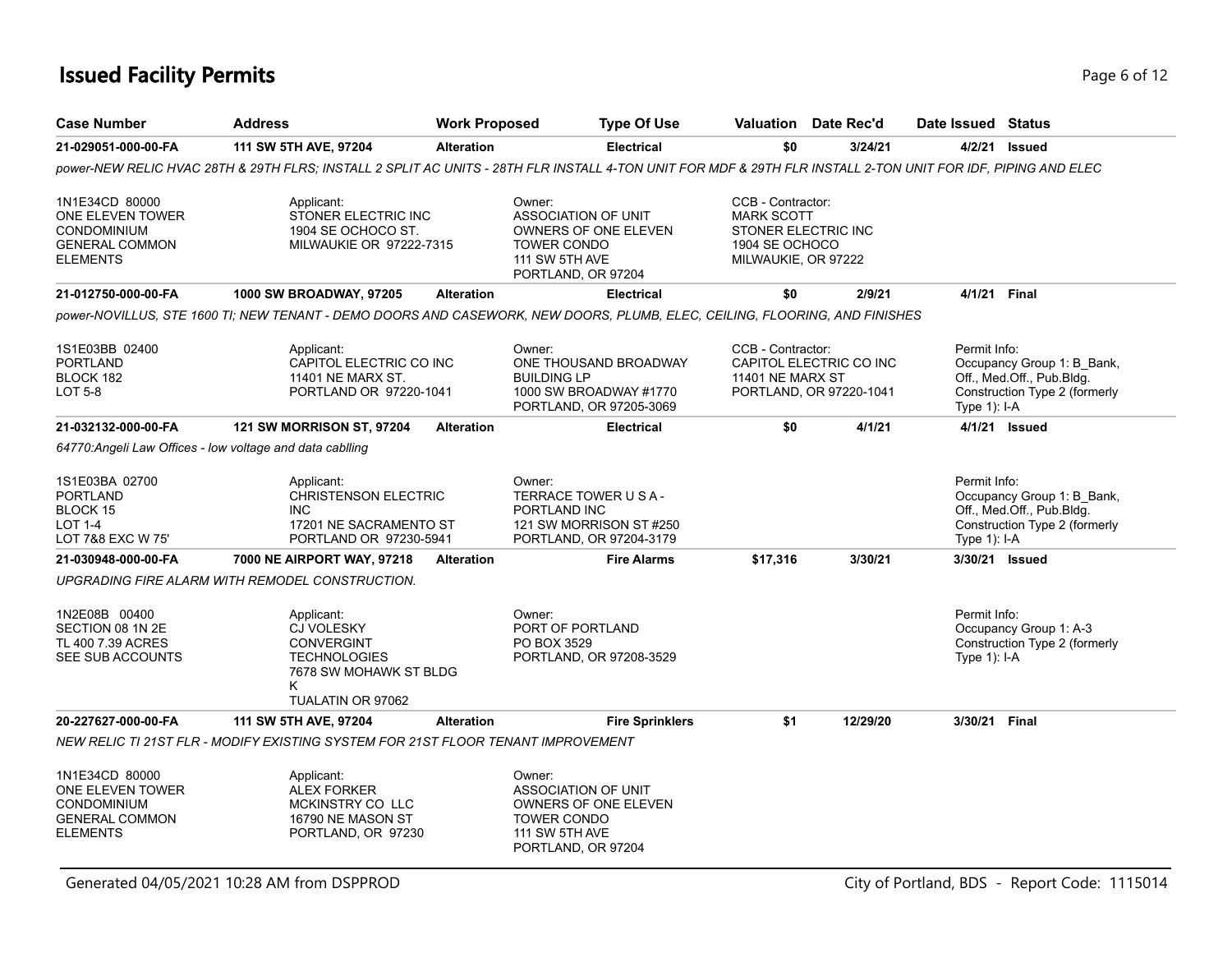## **Issued Facility Permits** Page 7 of 12

| <b>Case Number</b>                                                                                     | <b>Address</b>                                                                                                            | <b>Work Proposed</b> | <b>Type Of Use</b>                                                                                                         | Valuation                                          | Date Rec'd                                             | Date Issued Status               |                                                         |
|--------------------------------------------------------------------------------------------------------|---------------------------------------------------------------------------------------------------------------------------|----------------------|----------------------------------------------------------------------------------------------------------------------------|----------------------------------------------------|--------------------------------------------------------|----------------------------------|---------------------------------------------------------|
| 21-029616-000-00-FA                                                                                    | 4380 S MACADAM AVE, 97239                                                                                                 | <b>Alteration</b>    | <b>Fire Sprinklers</b>                                                                                                     | \$1                                                | 3/25/21                                                | 4/1/21                           | <b>Issued</b>                                           |
|                                                                                                        | RIVER FORUM 1 COMMON AREA TI FLRS 1-5 - ADD AND RELOCATE SPRINKLER HEADS FOR TENANT IMPROVEMENT                           |                      |                                                                                                                            |                                                    |                                                        |                                  |                                                         |
| 1S1E10DC 00800<br>SECTION 10 1S 1E<br>TL 800 3.18 ACRES<br>DEFERRAL-POTENTIAL<br><b>ADDITIONAL TAX</b> | Applicant:<br>AUGUST HOFFMAN<br><b>RED HAWK FIRE</b><br><b>PROTECTION</b><br>3801 FRUIT VALLEY RD<br>VANCOUVER, WA 98660  |                      | Owner:<br><b>CLARITY VENTURES RF</b><br><b>PORTLAND</b><br>666 BURRARD ST #3210<br>, CANADA V6C 2X8<br><b>VANCOUVER BC</b> |                                                    |                                                        |                                  |                                                         |
| 21-031834-000-00-FA                                                                                    | 700 SW CAMPUS DR - Unit DCH, Alteration<br>97201                                                                          |                      | <b>Fire Sprinklers</b>                                                                                                     | \$2,400                                            | 4/1/21                                                 | 4/1/21                           | <b>Issued</b>                                           |
| relocate 4 sprinklers per new layout                                                                   |                                                                                                                           |                      |                                                                                                                            |                                                    |                                                        |                                  |                                                         |
| 1S1E09 00200                                                                                           | Applicant:<br><b>BRANDON KUSKIE</b><br><b>BASIC FIRE PROTECTION</b><br>8135 NE MLK JR. BLVD<br>PORTLAND, OR 97211         |                      | Owner:<br>OREGON STATE BOARD OF<br><b>HIGHER EDUCATION</b><br>3181 SW SAM JACKSON<br>PARK RD<br>PORTLAND, OR 97239-3011    |                                                    |                                                        | Permit Info:<br>Type $1$ : I-A   | Occupancy Group 1: I-2<br>Construction Type 2 (formerly |
| 21-028747-000-00-FA                                                                                    | 4386 S MACADAM AVE, 97239                                                                                                 | <b>Alteration</b>    | <b>Fire Sprinklers</b>                                                                                                     | \$1                                                | 3/24/21                                                |                                  | 4/1/21 <b>Issued</b>                                    |
|                                                                                                        | RIVER FORUM 2 COMMON AREA REMODEL 1ST, 2ND, 3RD FLRS TI - ADD AND RELOCATE SPRINKLER HEADS FOR TENANT IMPROVEMENT         |                      |                                                                                                                            |                                                    |                                                        |                                  |                                                         |
| 1S1E10DC 00900<br>SECTION 10 1S 1E<br>TL 900 0.88 ACRES<br>DEFERRAL-POTENTIAL<br><b>ADDITIONAL TAX</b> | Applicant:<br>AUGUST HOFFMAN<br><b>RED HAWK FIRE</b><br><b>PROTECTION</b><br>3801 FRUIT VALLEY RD<br>VANCOUVER, WA 98660  |                      | Owner:<br><b>CLARITY VENTURES RF</b><br><b>PORTLAND</b><br>666 BURRARD ST #3210<br>CANADA V6C 2X8<br>VANCOUVER BC          |                                                    |                                                        |                                  |                                                         |
| 21-013802-000-00-FA                                                                                    | 10101 SE MAIN ST - Unit LL-1,                                                                                             | <b>Alteration</b>    | <b>Mechanical</b>                                                                                                          | \$9,070                                            | 2/11/21                                                |                                  | 4/1/21 <b>Issued</b>                                    |
|                                                                                                        | 97216<br>F21/ ADVENTIST POB 2 STE 2011 ARTHRITIS & BONE DENSITY TI 2ND FLR; INSTALL DUCTWORK, GRILLES, DIFFUSERS AND ELEC |                      |                                                                                                                            |                                                    |                                                        |                                  |                                                         |
| 1S2E04A 90006<br>PORTLAND ADVENTIST<br><b>MEDICAL PLAZA</b><br><b>CONDOMINIUM</b><br>LOT LL-1          | Applicant:<br><b>ALIA BIRR</b><br>ANDERSON DABROWSKI<br><b>ARCHITECTS</b><br>7650 SW BEVELAND ST STE                      |                      | Owner:<br>PORTLAND ADVENTIST<br><b>MEDICAL CENTER</b><br>PO BOX 619135<br>ROSEVILLE, CA 95661                              | CCB - Contractor:<br>300<br><b>CAMAS, WA 98607</b> | <b>TOTAL MECHANICAL INC</b><br>4857 NW LAKE ROAD SUITE | Permit Info:<br>Type $1$ ): II-B | Occupancy Group 1: B<br>Construction Type 2 (formerly   |

ROSEVILLE, CA 95661

CAMAS, WA 98607

PORTLAND, OR 97223

120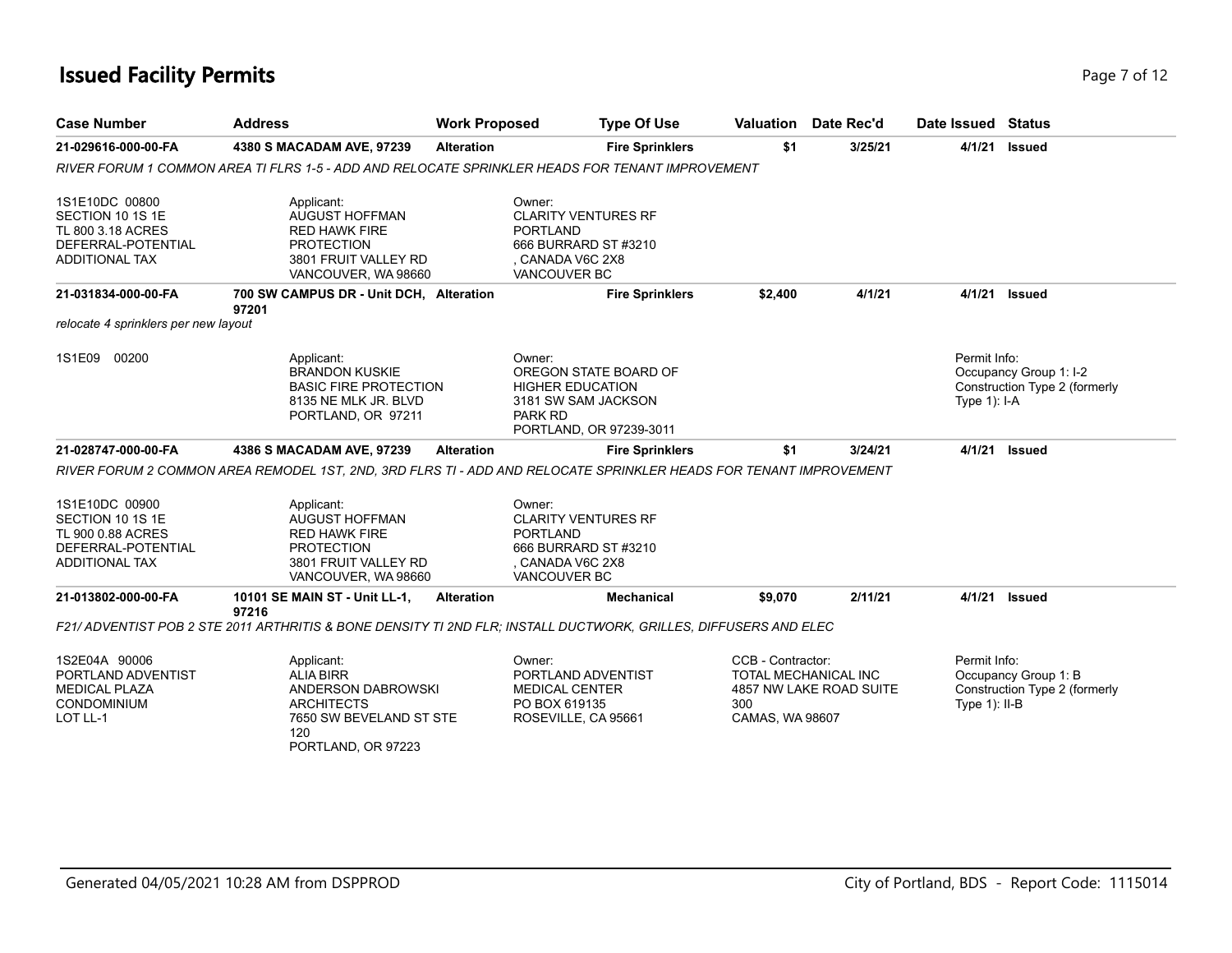# **Issued Facility Permits** Page 8 of 12

| <b>Case Number</b>                                                                            | <b>Address</b>                                                                                                                                                                                                 | <b>Work Proposed</b> | <b>Type Of Use</b>                                                                                    |                                                                                    | <b>Valuation</b> Date Rec'd                           | Date Issued Status              |                                                                                          |
|-----------------------------------------------------------------------------------------------|----------------------------------------------------------------------------------------------------------------------------------------------------------------------------------------------------------------|----------------------|-------------------------------------------------------------------------------------------------------|------------------------------------------------------------------------------------|-------------------------------------------------------|---------------------------------|------------------------------------------------------------------------------------------|
| 21-026617-000-00-FA                                                                           | 100 SW MAIN ST, 97204                                                                                                                                                                                          | <b>Alteration</b>    | <b>Mechanical</b>                                                                                     | \$100,000                                                                          | 3/18/21                                               |                                 | 3/30/21 Under Inspection                                                                 |
|                                                                                               | SINGLE PDF PROCESS/VBA 2ND & 3RD FL TI; INSTALL WSHPS, EXHAUST FANS, GRILLES, REGISTERS, DIFFUSERS, DUCTWORK, AND ELEC                                                                                         |                      |                                                                                                       |                                                                                    |                                                       |                                 |                                                                                          |
| 1S1E03BD 00600<br>PORTLAND<br>BLOCK 10<br>LOT 1 EXC PT IN STS<br>LOT 2-8 EXC PT IN ST         | Applicant:<br><b>ANN TRUONG</b><br>HUNTER-DAVISSON INC<br>1800 SE PERSHING ST<br>PORTLAND, OR 97202                                                                                                            |                      | Owner:<br>AAT OREGON OFFICE I LLC<br>3420 CARMEL MOUNTAIN RD<br>#100<br>SAN DIEGO, CA 92121           | CCB - Contractor:<br>1800 SE PERSHING ST                                           | <b>HUNTER DAVISSON INC</b><br>PORTLAND, OR 97202-2338 | Permit Info:<br>Type $1$ : I-B  | Occupancy Group 1: B_Bank,<br>Off., Med.Off., Pub.Bldg.<br>Construction Type 2 (formerly |
| 21-025648-000-00-FA                                                                           | 8811 NE MARX DR, 97220                                                                                                                                                                                         | <b>Alteration</b>    | <b>Mechanical</b>                                                                                     | \$22,500                                                                           | 3/16/21                                               | 3/30/21 Issued                  |                                                                                          |
|                                                                                               | B1/LSG SKY CHEF HVAC REPLACEMENT; DUE TO VANDALIZATION REPLACE, LIKE FOR LIKE, ROOF TOP UNITS, HEAT PUMPS AND ELEC                                                                                             |                      |                                                                                                       |                                                                                    |                                                       |                                 |                                                                                          |
| 1N2E16CA 00500                                                                                | Applicant:<br><b>BRUCE BUTNER</b><br><b>PROTEMP ASSOCIATES</b><br>9788 SE 17TH AVE<br>MILWAUKIE, OR 97222                                                                                                      |                      | Owner:<br>TMT AIRPORT WAY<br><b>INDUSTRIAL INC</b><br>851 SW 6TH AVE #1200<br>PORTLAND, OR 97204-1349 | CCB - Contractor:<br><b>BRUCE BUTNER</b><br>9788 SE 17TH AVE<br>PORTLAND, OR 97222 | PROTEMP ASSOCIATES INC                                |                                 |                                                                                          |
| 21-013790-000-00-FA                                                                           | 10101 SE MAIN ST - Unit LL-1,                                                                                                                                                                                  | <b>Alteration</b>    | <b>Mechanical</b>                                                                                     | \$13,695                                                                           | 2/11/21                                               | 4/1/21 Issued                   |                                                                                          |
|                                                                                               | 97216<br>F23/ ADVENTIST POB 2 SUITE 3001 OB/GYN TI 3RD FLR; INSTALL DUCTWORK, GRILLES, DIFFUSERS, TERMINAL UNITS AND ELEC                                                                                      |                      |                                                                                                       |                                                                                    |                                                       |                                 |                                                                                          |
| 1S2E04A 90006<br>PORTLAND ADVENTIST<br><b>MEDICAL PLAZA</b><br><b>CONDOMINIUM</b><br>LOT LL-1 | Applicant:<br><b>ALIA BIRR</b><br>ANDERSON DABROWSKI<br><b>ARCHITECTS</b><br>7650 SW BEVELAND ST STE<br>120<br>PORTLAND, OR 97223                                                                              |                      | Owner:<br>PORTLAND ADVENTIST<br><b>MEDICAL CENTER</b><br>PO BOX 619135<br>ROSEVILLE, CA 95661         | CCB - Contractor:<br>300<br>CAMAS, WA 98607                                        | TOTAL MECHANICAL INC<br>4857 NW LAKE ROAD SUITE       | Permit Info:<br>Type $1$ : II-B | Occupancy Group 1: B<br>Construction Type 2 (formerly                                    |
| 21-026643-000-00-FA                                                                           | 1250 NW 9TH AVE, 97209                                                                                                                                                                                         | <b>Alteration</b>    | <b>Mechanical</b>                                                                                     | \$162,000                                                                          | 3/18/21                                               |                                 | 3/29/21 Under Inspection                                                                 |
|                                                                                               | SINGLE PDF PROCESS/ BRAINIUM STUDIOS 6TH FL TI; INSTALL FAN POWERED BOXES, VAV BOXES, TERMINAL UNITS, KITCHEN EXHAUST HOOD W/FAN & GREASE DUCT, CEILING<br>EXHAUST FAN, DIFFUSERS, GRILLES, DUCTWORK, AND ELEC |                      |                                                                                                       |                                                                                    |                                                       |                                 |                                                                                          |
| 1N1E34BB 01305<br>STATION PLACE<br>LOT 5                                                      | Applicant:<br><b>MELINA VACA</b><br>AMERICAN HEATING<br>5035 SE 24TH AVE<br>PORTLAND, OR 97202                                                                                                                 |                      | Owner:<br><b>CSHV 9NORTH LLC</b><br>PO BOX 638<br>ADDISON, TX 75001-0638                              | CCB - Contractor:<br>5035 SE 24TH AVENUE                                           | AMERICAN HEATING INC<br>PORTLAND, OR 97202-4765       |                                 |                                                                                          |
| 20-223034-000-00-FA                                                                           | 83 SW 1ST AVE, 97204                                                                                                                                                                                           | <b>Alteration</b>    | <b>Mechanical</b>                                                                                     | \$350,000                                                                          | 12/10/20                                              | 4/1/21 <b>Issued</b>            |                                                                                          |
|                                                                                               | SINGLE PDF PROCESS/ NEW MARKET THEATER SUITES 300, 301, 400; INSTALL VRFS, DIFFUSERS, GRILLES, REGISTERS, DAMPERS, DUCTWORK, AND ELEC                                                                          |                      |                                                                                                       |                                                                                    |                                                       |                                 |                                                                                          |
| 1N1E34DC 01300<br>PORTLAND<br>BLOCK 33<br>S 20' OF LOT 3<br>LOT <sub>4</sub>                  | Applicant:<br><b>BRIAN SOFICH</b><br><b>COLUMBIA NW HEATING</b><br>52734 NE 1ST ST<br>SCAPPOOSE, OR 97056                                                                                                      |                      | Owner:<br>NBP NEW MARKET LLC<br>9 SE 3RD AVE STE 100<br>PORTLAND, OR 97214                            | CCB - Contractor:<br><b>MANDY BUCKINGHAM</b><br>PO BOX 622                         | COLUMBIA NW HEATING INC<br>SCAPPOOSE, OR 97056-0622   |                                 |                                                                                          |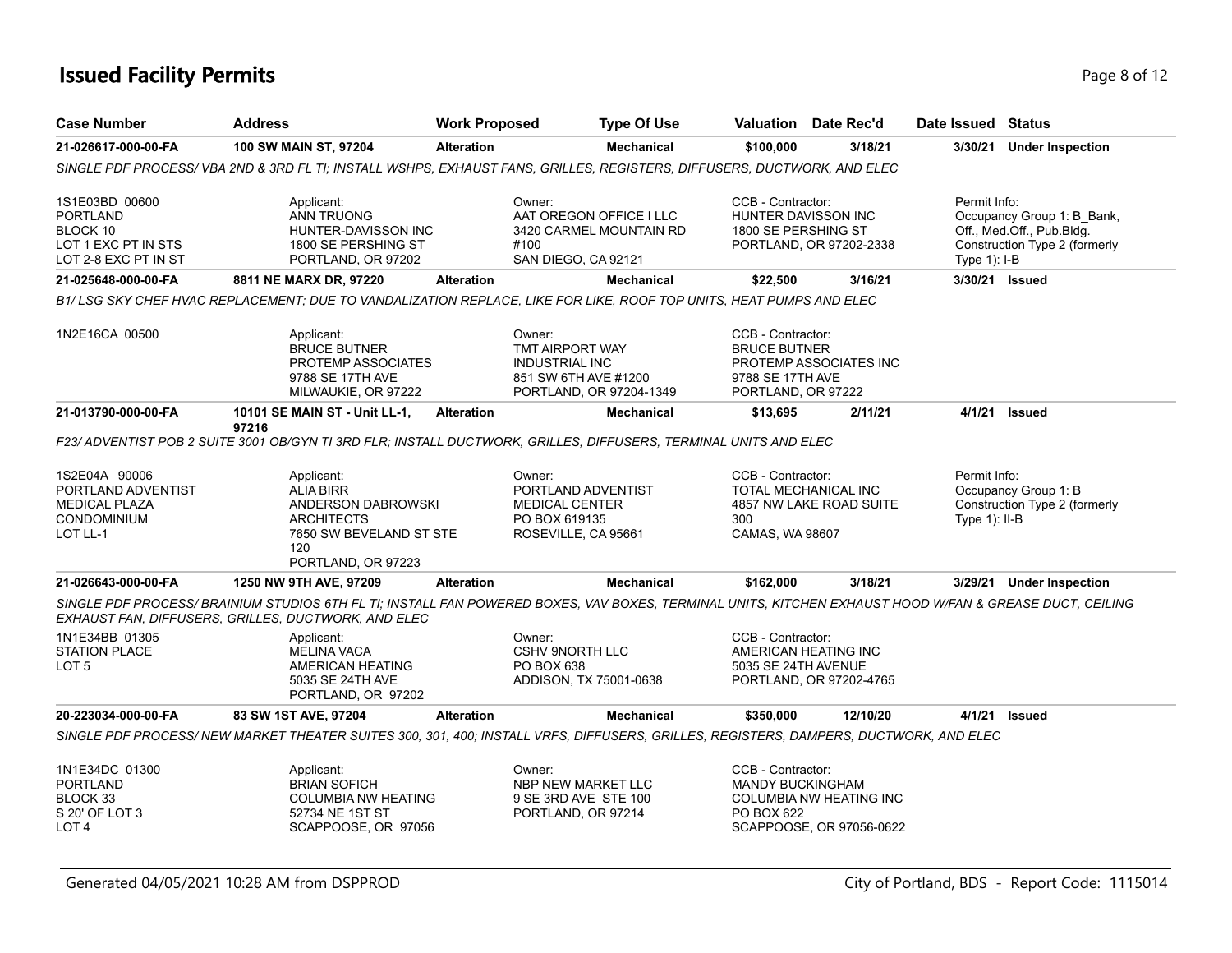# **Issued Facility Permits** Page 9 of 12

| <b>Case Number</b>                                                                  | <b>Address</b>                                                                                                                                                                                                                                                                                                                                                                                                                                                                                                                     | <b>Work Proposed</b> |                                                                                                      | <b>Type Of Use</b>      | <b>Valuation</b> Date Rec'd                                                                           |          | Date Issued Status             |                                                       |
|-------------------------------------------------------------------------------------|------------------------------------------------------------------------------------------------------------------------------------------------------------------------------------------------------------------------------------------------------------------------------------------------------------------------------------------------------------------------------------------------------------------------------------------------------------------------------------------------------------------------------------|----------------------|------------------------------------------------------------------------------------------------------|-------------------------|-------------------------------------------------------------------------------------------------------|----------|--------------------------------|-------------------------------------------------------|
| 20-217800-000-00-FA                                                                 | 83 SW 1ST AVE, 97204                                                                                                                                                                                                                                                                                                                                                                                                                                                                                                               | <b>Alteration</b>    |                                                                                                      | Plumbing                | \$0                                                                                                   | 11/23/20 |                                | 4/2/21 Under Inspection                               |
| 1N1E34DC 01300<br><b>PORTLAND</b><br>BLOCK 33<br>S 20' OF LOT 3<br>LOT <sub>4</sub> | NEW MARKET THEATER SUITES 300, 301, 400; 3RD & 4TH FLOORS DEMO WALLS, NO OCCUPANCY THIS PERMIT.NEW WALLS TO CREATE - 3RD FLR RESTROOMS, MEETING RM,<br>OPEN OFFICE, NEW STAIRS, 4TH FLR CONFERENCE RM- RETURN 3RD & 4TH FLR SUITES TO SHELL FOR FUTURE TENANT BUILD OUT, CEILING, FLOORING, FINISHES, PLUMB AND<br>ELEC 3rd floor New: 2- water closets, 2- lavatories. 4th floor replace: 3- water closets, 1- urinal, 2- lavatories<br>Applicant:<br><b>K &amp; C PLUMBING INC</b><br>16050 S RIFLE WAY<br>OREGON CITY, OR 97045 |                      | Owner:<br>NBP NEW MARKET LLC<br>9 SE 3RD AVE STE 100<br>PORTLAND, OR 97214                           |                         | CCB - Contractor:<br><b>K &amp; C PLUMBING INC</b><br>16050 S RIFLE WAY<br>OREGON CITY, OR 97045      |          |                                |                                                       |
| 20-205735-000-00-FA                                                                 | 501 N GRAHAM ST, 97227                                                                                                                                                                                                                                                                                                                                                                                                                                                                                                             | <b>Alteration</b>    |                                                                                                      | Plumbing                | \$0                                                                                                   | 10/21/20 | 4/2/21 Final                   |                                                       |
|                                                                                     | LEGACY MOB 2 LAB LL115 LOWER LVL TI; MINOR DEMO, INSTALL NEW PASS THRU ROLL UP WINDOW, FINISHES, PLUMB AND ELEC 1- sink with eye wash, 1- ice maker rough-in for future.                                                                                                                                                                                                                                                                                                                                                           |                      |                                                                                                      |                         |                                                                                                       |          |                                |                                                       |
| 1N1E27AC 01000<br><b>ABENDS ADD</b><br><b>BLOCK 1 TL 1000</b>                       | Applicant:<br>TOTAL MECHANICAL INC<br>1498 SE TECH CENTER<br>PLACE STE 180<br>VANCOUVER WA 98683                                                                                                                                                                                                                                                                                                                                                                                                                                   |                      | Owner:<br>LEGACY HEALTH SYSTEM<br>1919 NW LOVEJOY ST                                                 | PORTLAND, OR 97209-1503 | CCB - Contractor:<br><b>TOTAL MECHANICAL INC</b><br>4857 NW LAKE ROAD SUITE<br>300<br>CAMAS, WA 98607 |          | Permit Info:<br>Type $1$ : I-A | Occupancy Group 1: B<br>Construction Type 2 (formerly |
| 20-216061-000-00-FA                                                                 | 6915 S MACADAM AVE, 97219                                                                                                                                                                                                                                                                                                                                                                                                                                                                                                          | <b>Alteration</b>    |                                                                                                      | Plumbing                | \$0                                                                                                   | 11/18/20 | 3/31/21 Final                  |                                                       |
|                                                                                     | MACADAM PLACE LANDLORD WK, STE 200 TI; REMOVE FINISHES, NEW CASEWORK, FINISHES, PLUMB, AND ELEC - FUTURE PERMIT FOR NEW TENANT MAY BE REQUIRED Replace<br>existing plumbing with: 2 new ADA sinks, 1- new ADA dishwasher                                                                                                                                                                                                                                                                                                           |                      |                                                                                                      |                         |                                                                                                       |          |                                |                                                       |
| 1S1E22BA 04200<br>SOUTHERN PORTLAND<br><b>BLOCK 15</b><br>LOT 13-20                 | Applicant:<br>JAMES ROOD PLUMBING<br><b>INC</b><br>125 1ST AVE SUITE 542<br>HILLSBORO, OR 97123                                                                                                                                                                                                                                                                                                                                                                                                                                    |                      | Owner:<br>PORTLAND MILLIKAN<br><b>EQUITIES LLC</b><br>520 SW 6TH AVE #610<br>PORTLAND, OR 97204      |                         | CCB - Contractor:<br>JAMES ROOD PLUMBING INC<br>125 1ST AVE SUITE 542<br>HILLSBORO, OR 97123          |          |                                |                                                       |
|                                                                                     |                                                                                                                                                                                                                                                                                                                                                                                                                                                                                                                                    |                      | Owner:<br>PORTLAND MACADAM<br><b>PLACE EQUITIES LLC</b><br>520 SW 6TH AVE #610<br>PORTLAND, OR 97204 |                         |                                                                                                       |          |                                |                                                       |
| 21-031465-000-00-FA                                                                 | <b>1038 SE CESAR E CHAVEZ</b>                                                                                                                                                                                                                                                                                                                                                                                                                                                                                                      | <b>Alteration</b>    |                                                                                                      | Plumbing                | \$0                                                                                                   | 3/31/21  | 3/31/21 Issued                 |                                                       |
|                                                                                     | <b>BLVD, 97214</b><br>1 drinking fountain - FOR BOTTLE FILLING STATION(S) PR# P-1001603                                                                                                                                                                                                                                                                                                                                                                                                                                            |                      |                                                                                                      |                         |                                                                                                       |          |                                |                                                       |
| 1S1E01AD 04500<br><b>EASTLAND</b><br>BLOCK 4<br>LOT 1&2 TL 4500                     | Applicant:<br>JH KELLY LLC<br>PO BOX 2038<br>LONGVIEW, WA 98632<br>LONGVIEW WA 98632                                                                                                                                                                                                                                                                                                                                                                                                                                               |                      | Owner:<br>MULTNOMAH COUNTY<br><b>LIBRARY DISTRICT</b><br>401 N DIXON ST<br>PORTLAND, OR 97227        |                         | CCB - Contractor:<br>JH KELLY LLC<br>PO BOX 2038<br>LONGVIEW, WA 98632<br>LONGVIEW WA 98632           |          |                                |                                                       |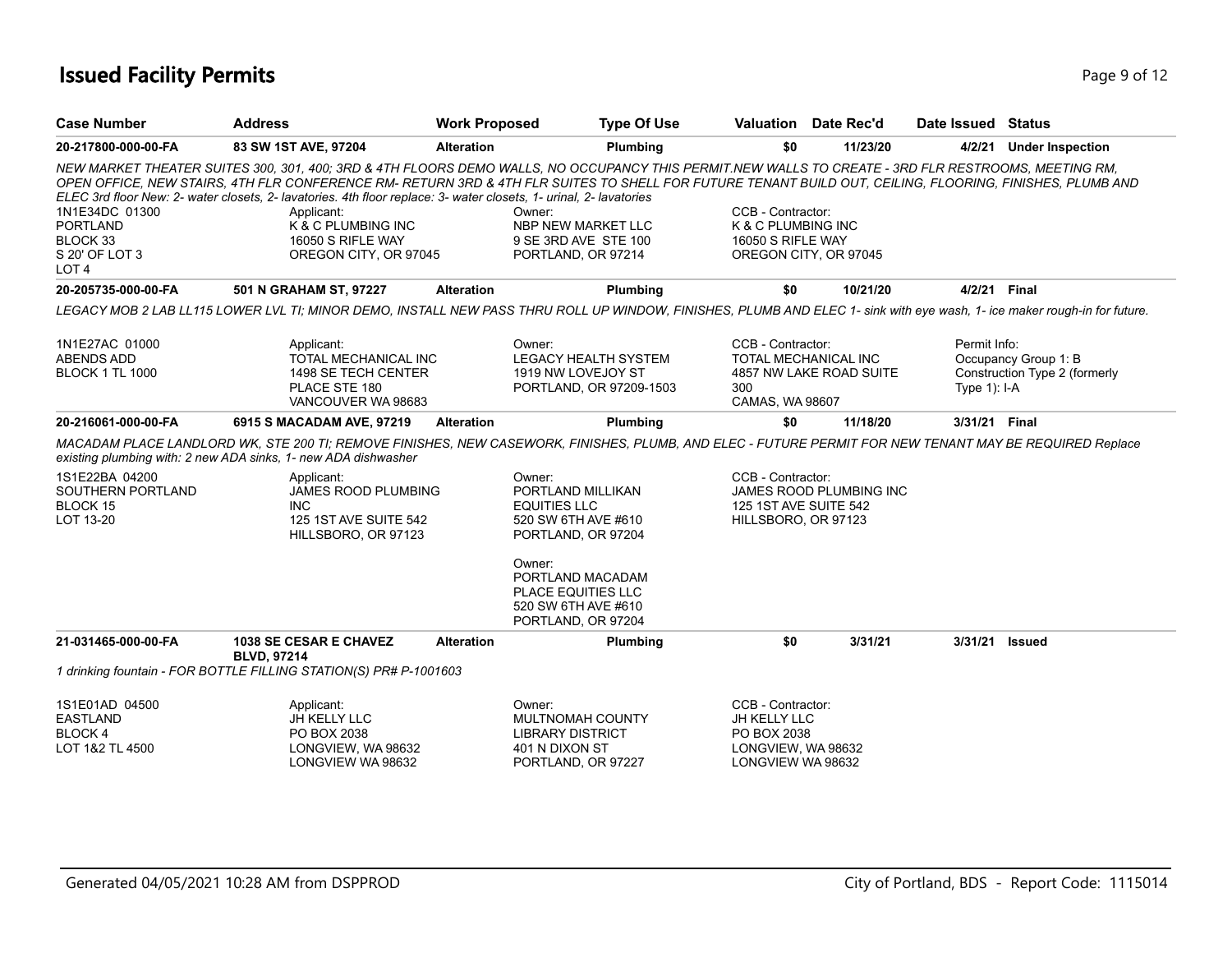## **Issued Facility Permits** Page 10 of 12

| <b>Case Number</b>                                                                                                                                                   | <b>Address</b>                                                                                                                                                                                           | <b>Work Proposed</b>                                                                                   |                                                                                                      | <b>Type Of Use</b>                                                                                   | Valuation Date Rec'd                                                                                          |                                 | Date Issued Status                                    |                                                              |
|----------------------------------------------------------------------------------------------------------------------------------------------------------------------|----------------------------------------------------------------------------------------------------------------------------------------------------------------------------------------------------------|--------------------------------------------------------------------------------------------------------|------------------------------------------------------------------------------------------------------|------------------------------------------------------------------------------------------------------|---------------------------------------------------------------------------------------------------------------|---------------------------------|-------------------------------------------------------|--------------------------------------------------------------|
| 21-027163-000-00-FA                                                                                                                                                  | 808 SW 3RD AVE, 97204                                                                                                                                                                                    | <b>Alteration</b>                                                                                      |                                                                                                      | Plumbing                                                                                             | \$0                                                                                                           | 3/19/21                         |                                                       | 3/31/21 Issued                                               |
|                                                                                                                                                                      | SINGLE PDF PROCESS/ LANDLORD WORK SPEC SUITE STE 570 TI; DEMO WALLS, NEW WALLS TO CREATE ENTRY AREA, OPEN OFFICE AREA, MINOR REMODEL TO EXISTING<br>OFFICES, CEILING, FLOORING, FINISHES, PLUMB AND ELEC |                                                                                                        |                                                                                                      |                                                                                                      |                                                                                                               |                                 |                                                       |                                                              |
| 1S1E03BA 06000<br>Applicant:<br><b>PORTLAND</b><br>DUNCAN & DUNCAN INC<br>BLOCK <sub>22</sub><br>14844 SW 109TH AVE<br><b>LOT 7&amp;8</b><br><b>TIGARD, OR 97224</b> |                                                                                                                                                                                                          | Owner:<br>SN INVESTMENT<br>PROPERTIES LLC<br>1121 SW SALMON ST 5TH<br><b>FLR</b><br>PORTLAND, OR 97205 |                                                                                                      | CCB - Contractor:<br><b>DUNCAN &amp; DUNCAN INC</b><br>14844 SW 109TH AVE<br><b>TIGARD, OR 97224</b> |                                                                                                               | Permit Info:<br>Type $1$ : I-FR | Occupancy Group 1: B<br>Construction Type 2 (formerly |                                                              |
| 21-031360-000-00-FA                                                                                                                                                  | 7921 NE SANDY BLVD, 97213                                                                                                                                                                                | <b>Alteration</b>                                                                                      |                                                                                                      | Plumbing                                                                                             | \$0                                                                                                           | 3/31/21                         | 3/31/21                                               | <b>Under Inspection</b>                                      |
|                                                                                                                                                                      | REPLACE WATER FOUNTAIN(S) WITH BOTTLE FILLING STATION(S) - 1 drinking fountain PR# P-1001608                                                                                                             |                                                                                                        |                                                                                                      |                                                                                                      |                                                                                                               |                                 |                                                       |                                                              |
| 1N2E20DD 01900<br><b>MONTCLAIR</b><br>BLOCK 9<br>LOT 8-15                                                                                                            | Applicant:<br><b>JH KELLY LLC</b><br>PO BOX 2038<br>LONGVIEW, WA 98632<br>LONGVIEW WA 98632                                                                                                              |                                                                                                        | Owner:<br><b>MULTNOMAH COUNTY</b><br><b>LIBRARY DISTRICT</b><br>401 N DIXON ST<br>PORTLAND, OR 97227 |                                                                                                      | CCB - Contractor:<br>JH KELLY LLC<br>PO BOX 2038<br>LONGVIEW, WA 98632<br>LONGVIEW WA 98632                   |                                 |                                                       |                                                              |
| Total # of FA Alteration permits issued: 41                                                                                                                          |                                                                                                                                                                                                          |                                                                                                        |                                                                                                      |                                                                                                      |                                                                                                               |                                 |                                                       | Total valuation of FA Alteration permits issued: \$1,944,039 |
| Total # of Facility Permits issued: 41                                                                                                                               |                                                                                                                                                                                                          |                                                                                                        |                                                                                                      |                                                                                                      |                                                                                                               |                                 |                                                       | Total valuation of Facility Permits issued: \$1,944,039      |
| 20-124057-DFS-05-MG                                                                                                                                                  | 7000 NE AIRPORT WAY, 97218                                                                                                                                                                               | <b>Addition</b>                                                                                        |                                                                                                      | Assembly                                                                                             | \$50,862                                                                                                      | 3/18/21                         |                                                       | 4/1/21 Issued                                                |
|                                                                                                                                                                      | T CORE - DFS-05 to STR-01 - Stairs, handrails, and guardrails from scaffold material per AG00 General Notes                                                                                              |                                                                                                        |                                                                                                      |                                                                                                      |                                                                                                               |                                 |                                                       |                                                              |
| 1N2E08B 00400<br>SECTION 08 1N 2E<br>TL 400 7.39 ACRES<br>SEE SUB ACCOUNTS                                                                                           | Applicant:<br>MIKE COYLE<br><b>FASTER PERMITS</b><br>2000 SW 1ST AVE, STE 420<br>PORTLAND, OR 97201                                                                                                      |                                                                                                        | Owner:<br>PORT OF PORTLAND<br>PO BOX 3529                                                            | PORTLAND, OR 97208-3529                                                                              | CCB - Contractor:<br><b>HOFFMAN SKANSKA LLC</b><br>389 INTERPACE PARKWAY<br>5TH FLOOR<br>PARSIPPANY, NJ 07054 |                                 |                                                       |                                                              |
| 20-124057-DFS-04-MG                                                                                                                                                  | 7000 NE AIRPORT WAY, 97218                                                                                                                                                                               | <b>Addition</b>                                                                                        |                                                                                                      | Assembly                                                                                             | \$10,000                                                                                                      | 3/18/21                         | 3/30/21                                               | Issued                                                       |
| T CORE - DFS-04 to STR-01 - Fall protection                                                                                                                          |                                                                                                                                                                                                          |                                                                                                        |                                                                                                      |                                                                                                      |                                                                                                               |                                 |                                                       |                                                              |
| 1N2E08B 00400<br>SECTION 08 1N 2E<br>TL 400 7.39 ACRES<br>SEE SUB ACCOUNTS                                                                                           | Applicant:<br><b>MIKE COYLE</b><br><b>FASTER PERMITS</b><br>2000 SW 1ST AVE, STE 420<br>PORTLAND, OR 97201                                                                                               |                                                                                                        | Owner:<br>PORT OF PORTLAND<br>PO BOX 3529                                                            | PORTLAND, OR 97208-3529                                                                              | CCB - Contractor:<br>HOFFMAN SKANSKA LLC<br>389 INTERPACE PARKWAY<br>5TH FLOOR<br>PARSIPPANY, NJ 07054        |                                 |                                                       |                                                              |
| Total # of MG Addition permits issued: 2                                                                                                                             |                                                                                                                                                                                                          |                                                                                                        |                                                                                                      |                                                                                                      |                                                                                                               |                                 |                                                       | Total valuation of MG Addition permits issued: \$60,862      |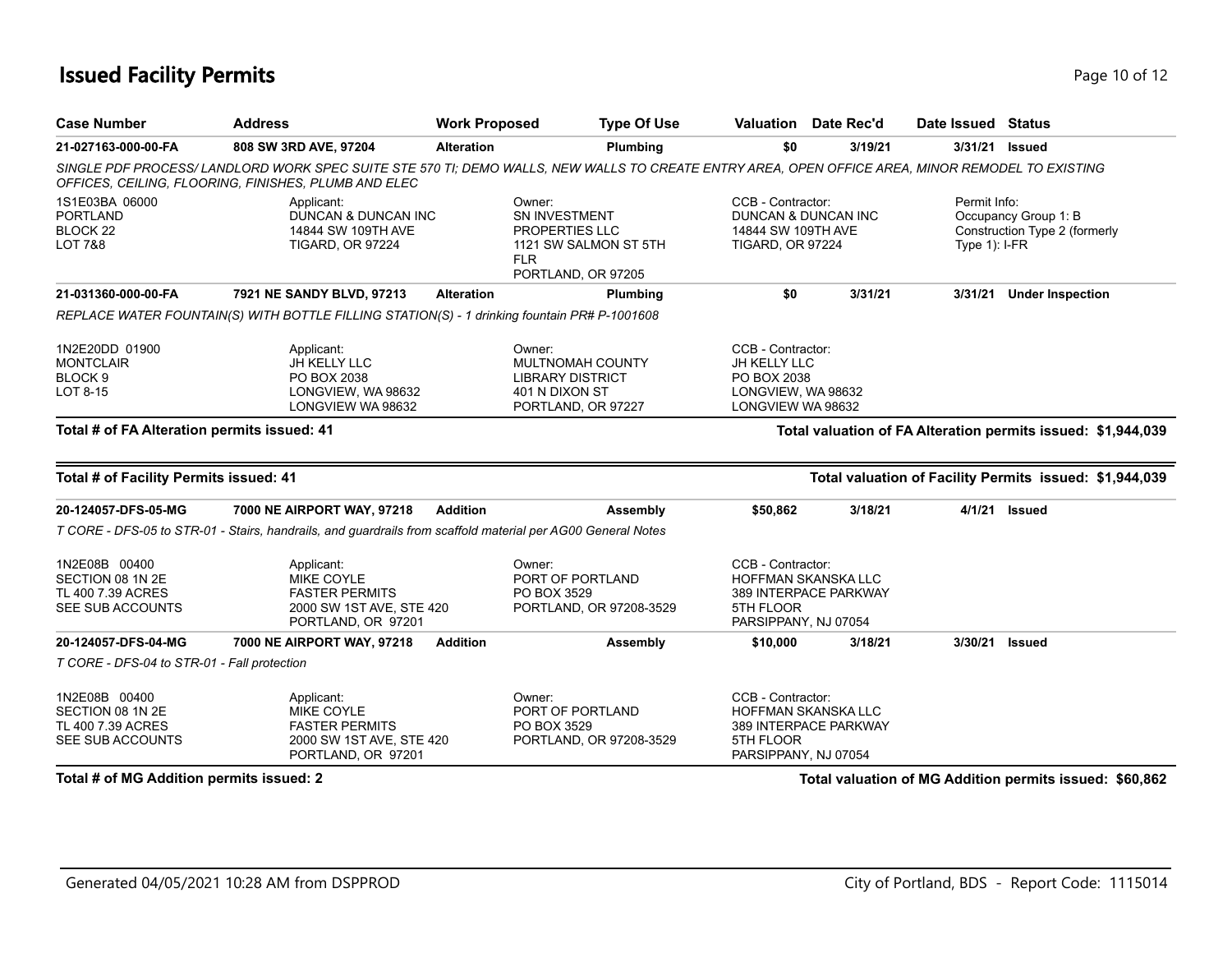## **Issued Major Project Groups Permits Page 11 of 12** and **Page 11 of 12** and **Page 11 of 12**

| <b>Case Number</b>                                     | <b>Address</b>                                                                                                                                                                                      | <b>Work Proposed</b>                                                     | <b>Type Of Use</b>                                | Valuation                                                                                                      | Date Rec'd | Date Issued Status                                             |                                                                                                                      |
|--------------------------------------------------------|-----------------------------------------------------------------------------------------------------------------------------------------------------------------------------------------------------|--------------------------------------------------------------------------|---------------------------------------------------|----------------------------------------------------------------------------------------------------------------|------------|----------------------------------------------------------------|----------------------------------------------------------------------------------------------------------------------|
| 19-130673-000-00-MG                                    | 970 SW WASHINGTON ST, 97205 New Construction                                                                                                                                                        |                                                                          | Apartments/Con<br>dos (3 or more<br>units)        | \$273,750,000                                                                                                  | 3/29/19    | 4/2/21                                                         | <b>Issued</b>                                                                                                        |
|                                                        | BLOCK 216 -New mixed use 35 story building containing ground floor retail, parking and loading, and office, hotel, condo uses in tower over 5 levels of below grade parking. Review w. 19-130707-MT |                                                                          |                                                   |                                                                                                                |            |                                                                |                                                                                                                      |
| 1N1E34CC 05900                                         | Applicant:<br><b>JESSE EMORY</b><br><b>GBD ARCHITECTS</b><br>1120 NW COUCH STREET,<br>SUITE 300<br>PORTLAND, OR 97209                                                                               | Owner:<br>BLOCK 216 LLC<br>920 SW 6TH AVE, #223<br>PORTLAND, OR 97204    |                                                   | CCB - Contractor:<br><b>BALFOUR BEATTY</b><br><b>CONSTRUCTION LLC</b><br>205 W DEWEY ST<br>GOLDSBORO, NC 27530 |            | Permit Info:<br>2 Nightclub<br>Type $1$ ): I-A<br>Only: 978700 | Occupancy Group 1: A-<br>Construction Type 1: I-A<br>Construction Type 2 (formerly<br>Total Square Footage - Display |
| 19-130673-DFS-04-MG                                    | 970 SW WASHINGTON ST, 97205 New Construction                                                                                                                                                        |                                                                          | <b>Apartments/Con</b><br>dos (3 or more<br>units) | \$350,000                                                                                                      | 3/31/21    | 3/31/21 Issued                                                 |                                                                                                                      |
|                                                        | Block 216 STR DFS-04 applied fireproofing; See appeal 24715 for alternate fireproofing                                                                                                              |                                                                          |                                                   |                                                                                                                |            |                                                                |                                                                                                                      |
| 1N1E34CC 05900                                         | Applicant:<br><b>MEGAN COOK-</b><br><b>EICHELBERGER</b><br><b>BALFOUR BEATTY</b><br><b>CONSTRUCTION</b><br>1455 NW IRVING ST STE 400<br>PORTLAND OR 97206                                           | Owner:<br>BLOCK 216 LLC<br>920 SW 6TH AVE, #223<br>PORTLAND, OR 97204    |                                                   | CCB - Contractor:<br><b>BALFOUR BEATTY</b><br><b>CONSTRUCTION LLC</b><br>205 W DEWEY ST<br>GOLDSBORO, NC 27530 |            |                                                                |                                                                                                                      |
|                                                        | Total # of MG New Construction permits issued: 2                                                                                                                                                    |                                                                          |                                                   |                                                                                                                |            |                                                                | Total valuation of MG New Construction permits issued: \$274,100,000                                                 |
|                                                        | Total # of Major Project Groups Permits issued: 4                                                                                                                                                   |                                                                          |                                                   |                                                                                                                |            |                                                                | Total valuation of Major Project Groups Permits issued: \$274,160,862                                                |
| 21-017014-000-00-ZP                                    | , 97219<br>SINGLE PDF - ZP PERMIT FOR FIRST OF TWO INSPECTIONS OF REMEDIATION PLANTINGS REQUIRED FROM AN ENVIRONMENTAL VIOLATION (17-258479-EV)                                                     | Commercial                                                               | Code<br>Compliance<br><b>Requirements</b>         | \$500                                                                                                          | 3/30/21    | 3/30/21 Issued                                                 |                                                                                                                      |
| 1S1E33AB 00100<br><b>CEDAR CREST</b><br>LOT 1&2 TL 100 | Applicant:<br>Marc Peters<br><b>BUREAU OF</b><br><b>ENVIRONMENTAL SERVICES</b><br>1120 SW 5TH AVE, ROOM<br>613<br>PORTLAND OR 97204                                                                 | Owner:<br><b>RECREATION</b><br>725 SUMMER ST#C<br><b>SALEM, OR 97301</b> | OREGON STATE OF PARKS &                           |                                                                                                                |            |                                                                |                                                                                                                      |
| Total # of ZP Commercial permits issued: 1             |                                                                                                                                                                                                     |                                                                          |                                                   |                                                                                                                |            |                                                                | Total valuation of ZP Commercial permits issued: \$500                                                               |